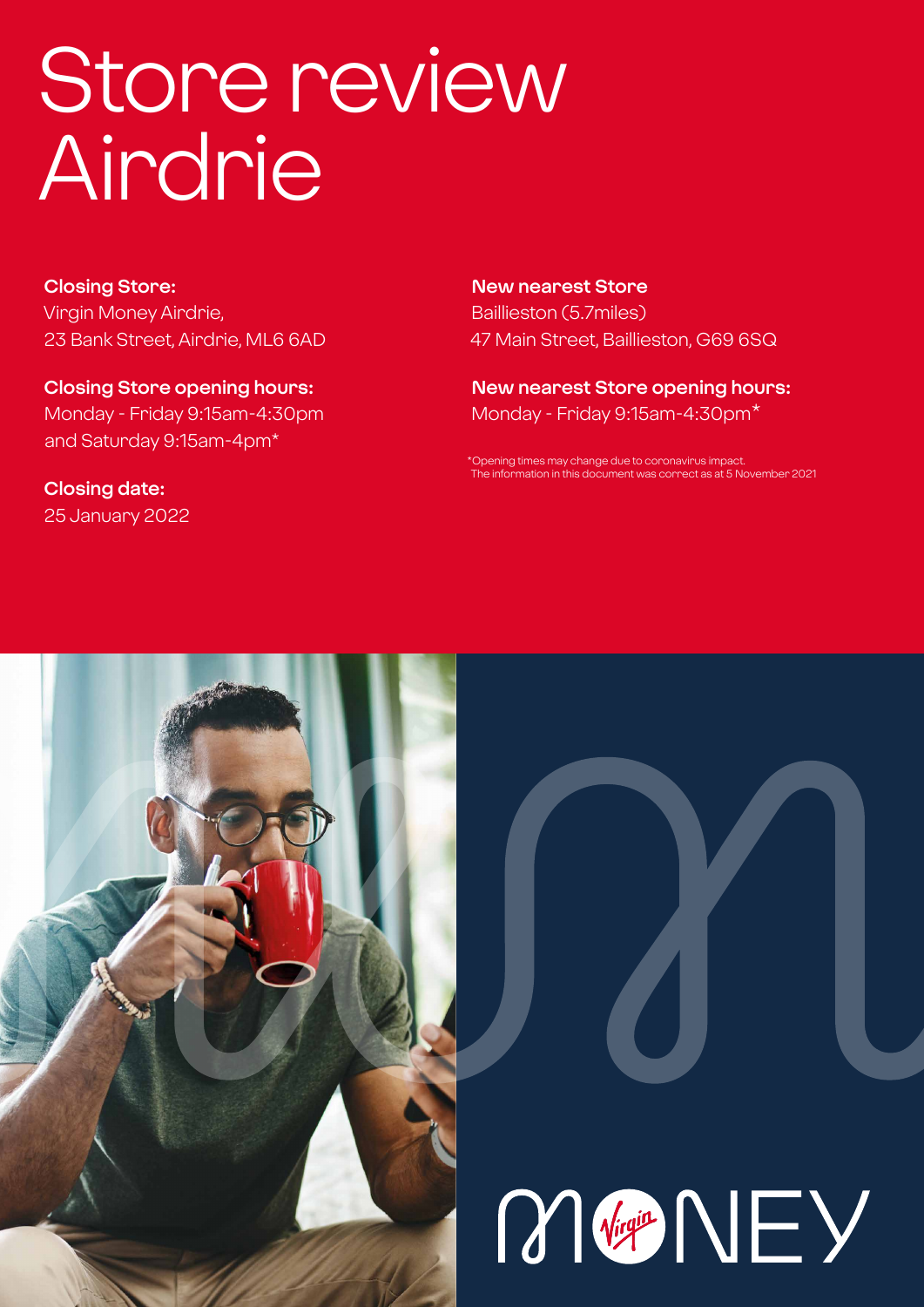# Summary of discussions

This Store review shares the outcome of discussions following the closure announcement for Airdrie Store. It also contains our contact information if you have any questions or need help before or after the Store closes.

Since the closure announcement, we've been speaking to customers and local stakeholders to find out how we can limit the effects of this closure as much as possible. This has included reaching out to vulnerable and potentially vulnerable customers to offer additional support.

### Why we're closing your Store

More and more customers are taking advantage of our digital services and only visiting Stores when they want to discuss a significant life event. Between April 2019 and July 2021 we've seen digital registrations increase from 48.7% to 57.6% across our personal customers, and daily internet banking and mobile app logins are up 66%.

It's important to balance investment in digital services with making sure our Store network continues to meet the needs of our customers. This means that we've made the difficult decision to close a number of Stores.

This decision has been reached after considerable thought and analysis which includes input from local management.

Our Stores will continue to be a really important part of what we do and we've recently refreshed and revitalised them now that we're one Virgin Money brand.

### Just so you know

When we announced the Airdrie Store was closing, we published an impact assessment. This provided more information on why we made the decision and ways in which customers could continue to make the most of our banking services. Head to **virginmoney.com/store-closures** or ask in Store to find out more.

# Feedback from customers and local stakeholders

### Customer feedback

Some customers have raised concerns over the closure of the Store and we have received a total of 0.06% complaints on the closure per customers mailed. We've been speaking to them about their personal circumstances and providing information on ways to continue to bank with us. We're confident that the transfer of accounts to the new Store will be smooth and there are alternative ways to bank with us locally or by using our digital services. These include:

- > Should a customer wish to use a Store for general advice or to discuss a product, Baillieston is 5.7 miles away and there are a further 3 Stores within 10 miles.
- > There are other ATMs in the area that are free to use.
- > Our mobile, internet and telephone banking facilities allow customers to do most day-to-day tasks, like balance checks, viewing transactions, transferring money between accounts, paying bills and cancelling / amending regular payments. Customers can even pay in a cheque on the go.
- > Customers are also able to use our mobile app to make external payments in a number of different ways and we're continuing to make our digital banking services bigger and better.
- > The local full service Post Office is located nearby on 18-20 Bank Street and provides personal and business customers with an alternative way to do their day-to-day banking transactions, such as cash withdrawals and paying in cash and cheques. Head to **www.postoffice.co.uk/branch-finder** to find other Post Office locations.
- > Customers can get all the information about our products and services, or raise any concerns by calling us on **0800 121 7365**. Our opening times are 7am to 9pm Monday to Saturday and 10am to 5pm on Sundays.

### Stakeholder & community feedback

Anum Qaisar-Javed MP and Neil Gray MSP have contacted the Bank requesting a meeting to discuss the closure and noted this on Twitter. They have asked the customers concerned by the decision to contact them directly. This meeting took place on 6 October with Ms Qaisar-Javed, Mr Gray, Lyn Rose and Allison Hair. Concerns were raised about the data around footfall because of Covid and how customers, including vulnerable customers would be engaged with. We have committed to following up on some actions. Neil Gray MSP has followed up with a constituent's concern regarding the closure which we have responded to.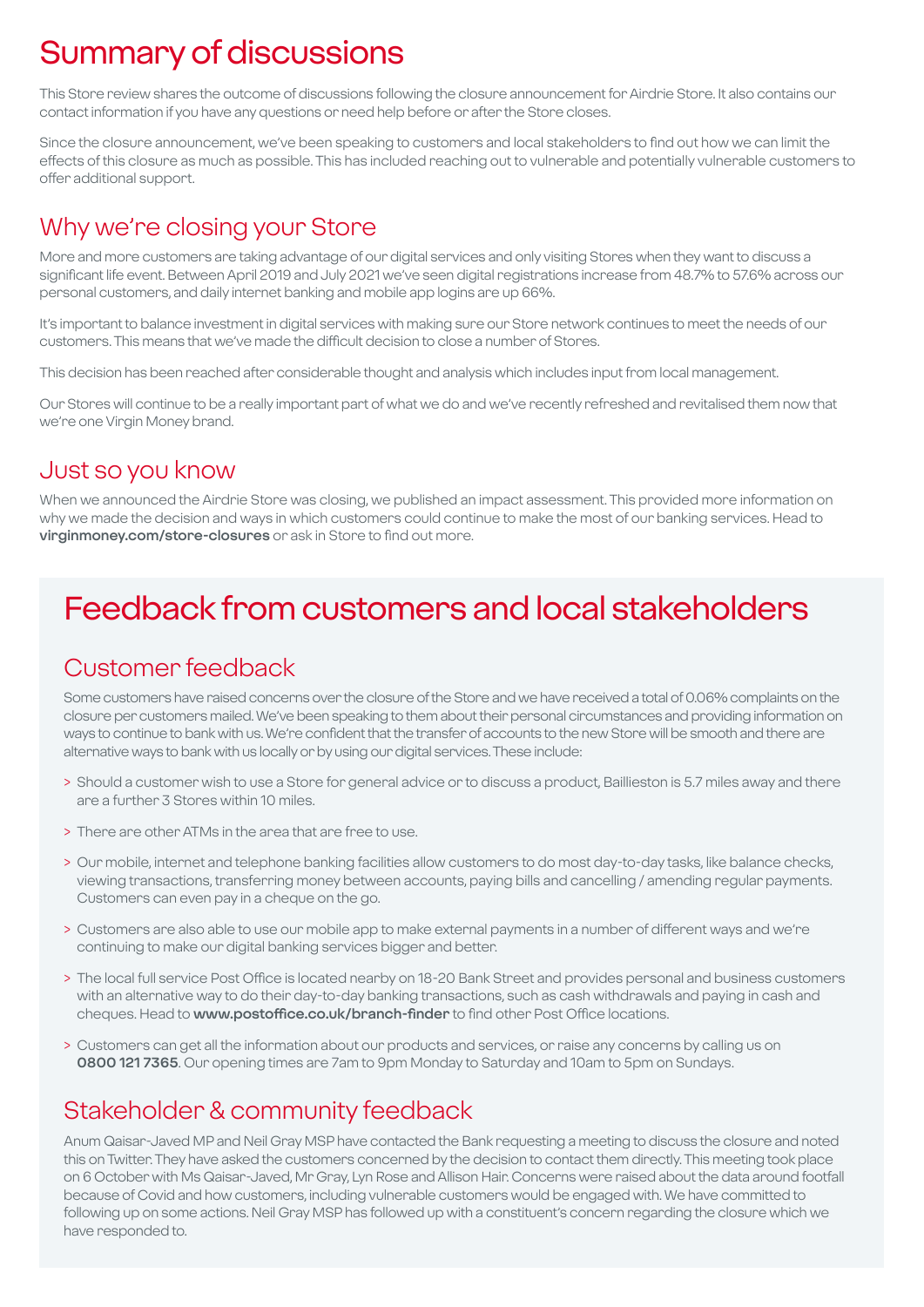### Stakeholder & community feedback continued

Monica Lennon MSP has tweeted calling for a plan to save High Streets on the back of the Bank's closure decision.

On 22 October our Store Manager visited the local Post Office which is opposite our Store. Our Store Manager and the Manager of the Post Office already have a good relationship and speak regularly. The Post Office have a copy of our closure information leaflet so that they are able to answer any customer questions there and then. They also have a good stock of paying in envelopes.

Our Store Manager has called the local Library to see if any groups meet there, that would benefit from additional support from our team. Contact details have been supplied should any group wish to take up the offer of support, and the Library contact is also aware of our dates for the digital banking sessions in Store.

Our Store Manager also called the nearest Citizens Advice Centre, to ensure they were aware of our closure and that some customers may need further support. Future banking options were discussed and a copy of our Store closure leaflet has been posted on for their reference.

### Engagement with customers and local stakeholders

| <b>Stakeholders</b>               | <b>Engagement activities</b>      | <b>Additional notes</b>                                                                                                                                                                                                                                                                                                                                                   |
|-----------------------------------|-----------------------------------|---------------------------------------------------------------------------------------------------------------------------------------------------------------------------------------------------------------------------------------------------------------------------------------------------------------------------------------------------------------------------|
| <b>Customers</b>                  | Store posters and leaflets        | Live from 30 September 2021.                                                                                                                                                                                                                                                                                                                                              |
|                                   | Closure details on our<br>website | Available at virginmoney.com/store-closures                                                                                                                                                                                                                                                                                                                               |
|                                   | <b>External media</b>             | Announcement issued to national and local media outlets.                                                                                                                                                                                                                                                                                                                  |
|                                   | <b>Direct mailing</b>             | A letter, 24-hour banking leaflet and Post Office services leaflet sent<br>on 29 September 2021. This was issued to all Store customers and<br>customers regularly using the Store.                                                                                                                                                                                       |
|                                   |                                   | The mailing included info on the Store closure and how to access all<br>the other ways to bank. This provided customers with a minimum 12<br>weeks' notice in line with the UK Finance Access to Banking Standard<br>and Financial Conduct Authority (FCA) Guidance.                                                                                                      |
|                                   | <b>Customer contact</b>           | We're contacting known vulnerable and potentially vulnerable<br>customers, to see what we can do to support their banking<br>needs after the closure. We'll talk to them about their personal<br>circumstances and ways we can help. This may include arranging a<br>meeting with the nearest Store Manager or walking the route to the<br>nearest Post Office with them. |
|                                   |                                   | All customers can attend digital banking sessions either in Store,<br>at a local library or carried out remotely when requested. The<br>Store digital banking sessions are scheduled for 25 October and 2<br>November 2021.                                                                                                                                               |
|                                   |                                   | Corporate Structured Finance and Commercial and Private<br>Relationship Managers will talk to their customers about the closure<br>and make sure they have support in place to meet their banking<br>requirements (e.g. we may be able to set up a cash delivery service<br>for some of our Business customers).                                                          |
| <b>Customer support</b><br>groups | Email                             | Email sent to local Citizens Advice Bureau on 30 September 2021.<br>Email sent to local Chamber of Commerce on 30 September 2021.<br>Email sent to Age Scotland local group, RNIB and FSB regional team<br>on 30 September 2021.                                                                                                                                          |
| <b>Politicians</b>                | Email / letter                    | Email issued to local MP and MSP on 29 September 2021 and local<br>Councillors 30 September 2021.                                                                                                                                                                                                                                                                         |
| <b>Post Office</b>                | <b>Meetings</b>                   | Following discussions of the closure with the Post Office, they're<br>contacting the nearest three Post Office branches to each closing<br>Store. This is to make sure they're aware of the closure and supplied<br>with extra pay-in envelopes.                                                                                                                          |